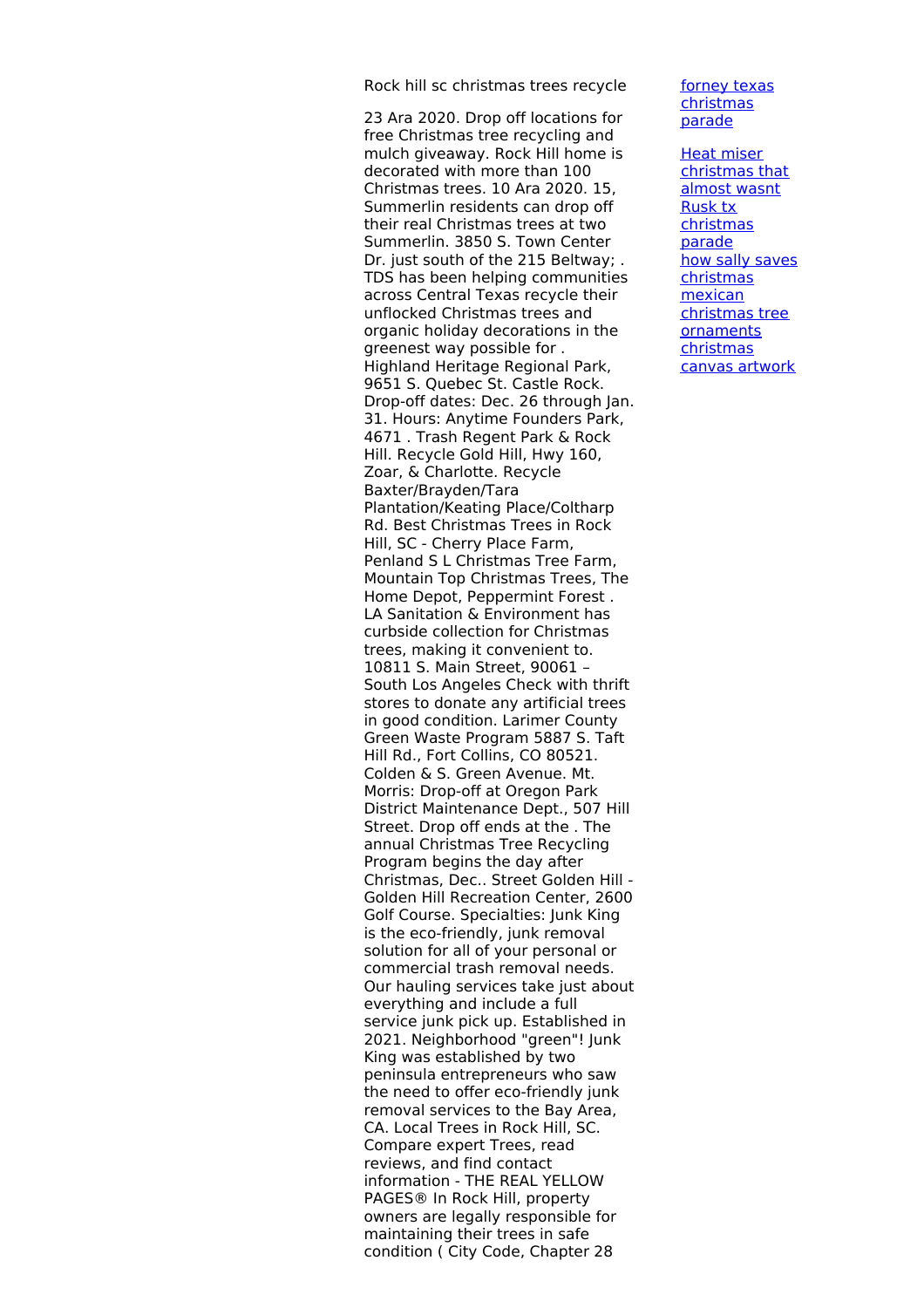TREES ). The tree ordinance defines nuisance trees and specifies how they are to be abated. But, nuisance trees are not the only tree maintenance issue that concerns property owners. Tree owners should periodically inspect. Dec 28, 2016 · Residents can recycle their live Christmas trees at all 16 York County Collection & Recycling Centers from Dec. 26-Jan. 31. Residents will need to remove all the lights, ornaments and tinsel before bringing the tree to be recycled. Christmas trees delivered to the York County Collection & Recycling Centers will be chipped into mulch and used on. Jan 01, 2021 · Public Works Department 1309 Mill Street Rock Island, IL 61201 Phone: (309) 732-2200 Fax: (309) 732-2380 Email Hours Monday - Friday 8 a.m. - 5 p.m. If you have a real Christmas tree, like the kind you can get from an Arkansas Christmas tree farm, you can dispose of it in an environmentally friendly manner by donating it to an Arkansas state park or recycling it. For either of these options, the trees have to real, tinsel-free and ornament free. Little Rock provides curbside pickup of trees. Dec 23, 2020 · Grinding and recycling Christmas trees is a safe alternative to keeping the tree up into January as it dries out.. Cathy Griffin's Rock Hill home is decorated with more than 100 Christmas. May 20, 2020 · Christmas trees rock hill sc. First don t just head out into the woods and make like paul bunyan that s illegal. The festival opens this thursday dec. The trees are cut fresh in nc brought to our farm and displayed for you to pick out. Peppermint forest christmas shop of charlotte nc. Penland s l christmas tree farm. Dec 25, 2016 · Residents can recycle their live Christmas trees at all 16 York County Collection & Recycling Centers from Dec. 26-Jan. 31.. Rock Hill Herald SUBMIT.. Dec 22, 2012 · All sites will be closed on Christmas Day (Dec. 25) and New Year's Day (Jan. 1). For more information on recycling, contact the Charleston County Environmental Management Department at. Feb 06, 2020 · Rock Hill Recycling & Solid Waste Reference Guide tree stumps and debris large enough to split into firewood (larger than 6 inches in diameter and/or longer than 12. Dec 21, 2012 · In Easley, recycling centers can be found at: Old Liberty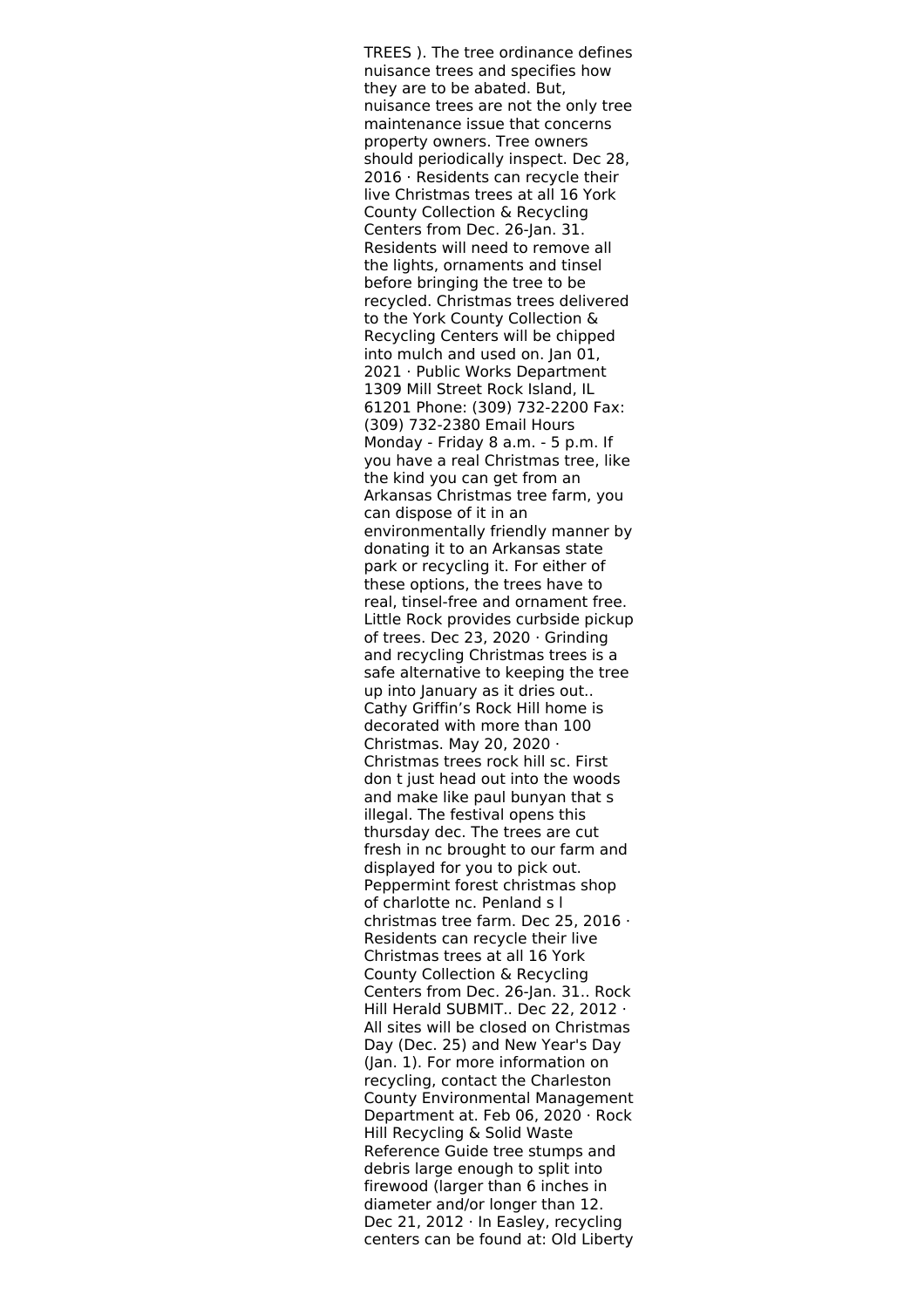Rd (Landfill) 859-3523. Farr's Bridge Rd (Hwy 183) 859-1041. N. Old Pendleton Rd 855-6203. Where To. Description: Christmas Hill Tree Farm & Nursery is a family farm that offers the best trees, shrubs and plants for nursery supply, landscaping and home use. From Thanksgiving to Christmas, we specialize in cut your own Christmas Trees and hand-made wreaths. After hours at the farm, we offer a spectacular light display that is best seen from Rainbow Lake Road. Backyard Garbage Application or call 803-325-2500. If available, lids or wheels which have come loose from green roll carts will be reattached or replaced at no charge. Please submit an online service request or call 803-325- 2500. Please note that replacement parts. Rock Hill, SC - Chrismas Trees Recycling & Disposal Centers York County Recycling Drop-off Program – Lesslie. 3211 Pantry Dr Rock Hill, SC 29730 (803) 628- 3195.. The beginning of the Christmas tree came about in 11th century. Christian likes to tell about Christmas traditions in order to share the meaning of Christmas. Carolina Salvage of Rock Hill, SC (Charlotte, NC area) is a complete auto salvage & scrap metal recycling facility. Carolina is a full service used auto and truck parts provider, salvage, junk & scrap metal buyers as well as a self service, you pull it auto parts yard. South Carolina - Chrismas Trees Recycling & Disposal Centers;. Rock Hill, SC; Summerville, SC; Tips & Facts for Chrismas Trees Recycling & Disposal. The beginning of the Christmas tree. The beginning of the Christmas tree came about in 11th century. Christian likes to tell about Christmas traditions in order to share the meaning of Christmas. Williamsburg County Recycling Locations; York County Recycling Locations. More SC Recycling Resources. South Carolina eCycle secure way to dispose of and recycle your residential electronic devices; Smart Business Recycling Program - help for businesses to reduce waste and recycle To recycle Christmas trees and greenery, remember to remove all decorations such as lights, tinsel, ornaments, etc. Residents can drop off their tree and receive a free bag of compost at the Bees Ferry Landfill (1344 Bees Ferry Road in West Ashley) . Hours of operation are Monday to Friday from 8 am to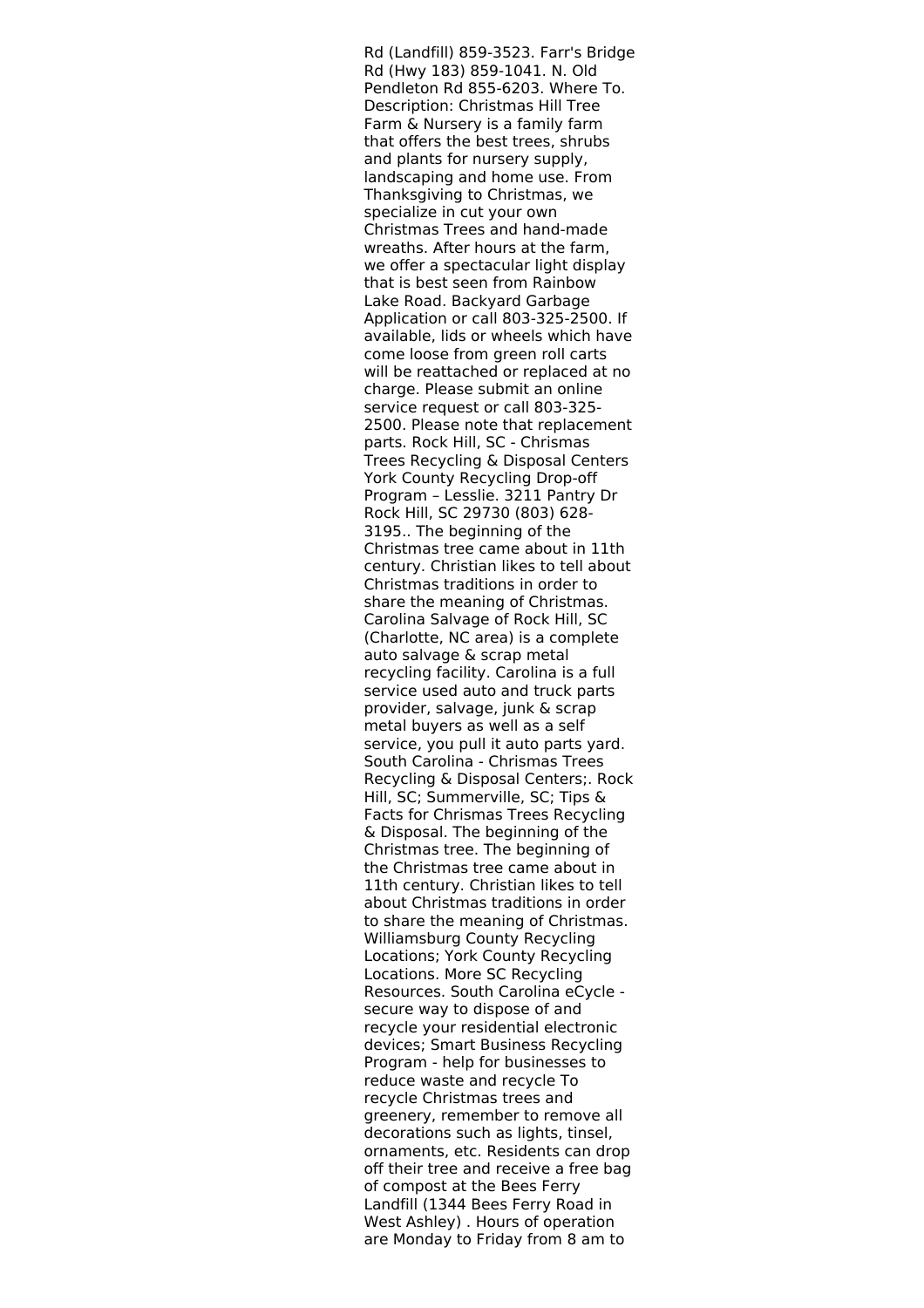4 pm and Saturday from 8 am to 3:30 pm All. All Collection & Recycling Center hours are: Monday, Tuesday, Thursday, Friday and Saturday. 7:00 am - 7:00 pm. Closed Wednesday and Sunday. Center. Location. Allison Creek. 5725 Campbell Road. Intersection of Campbell Road (County Road 80) and SC 274. Little Rock, AR - Chrismas Trees Recycling & Disposal Centers. City of Little Rock Yard Waste Drop-off Location. 10801 Ironton Cut-Off Rd Little Rock, AR 72206. (501) 888-5806. All Rock Hill and Fort Mill customers in Regent Park and surrounding areas will be serviced every Wednesday for trash and every other Wednesday for recycling. Gold Hill, Hwy 160 & Zoar Rd and Charlotte will be serviced today for recycle. Please have carts out the night before or. The City of Rock Hill collects large yard debris from residents by request only. YardCarts are collected weekly without the need for a request, as well as loose leaves during seasonal leaf collection.Large yard debris collection will be collected as follows: Apr 20, 2015 · 58. Sec. Save 20%. PENTAIR 10 GPM Whole House Water Filtration and NaturSoft Water Softener Alternative System. \$ 2,161 60. Was \$2,702.00. (348) 19 Hours left to buy. 5 Limit / order. Mar 18, 2015 · Recycling at Home Depot. Did you know?. Celebrate the tradition with fresh-cut trees, artificial Christmas trees, and indoor or outdoor Christmas lights in any style.. Chip Rock Hill, South Carolina 55 to 64, Male. Outstanding employees can make the difference! April 09, 2015. 5.0. Nov 29, 2017 · Main Office. 2211 Mauldin Dr., Rock Hill, SC 29732. Phone. 803-328-2406 Dec 27, 2012 · Christmas Tree Mulch Free mulch made from the recycled trees will be available to the public at the following two locations starting Jan. 12, 2013, from 9. Email: sanitation@cityofrockhill.com.

Phone: 803-325-2500. Find out your garbage/recycling collection day by entering or finding your address on the Trash & Street Sweeping Schedule/Map . Garbage collection is provided on all holidays except Thanksgiving Day and Christmas Day. City of Rock Hill. Contact: Elizabeth Mogran, Environmental Education Specialist Physical Address: 757 S. Anderson Road,